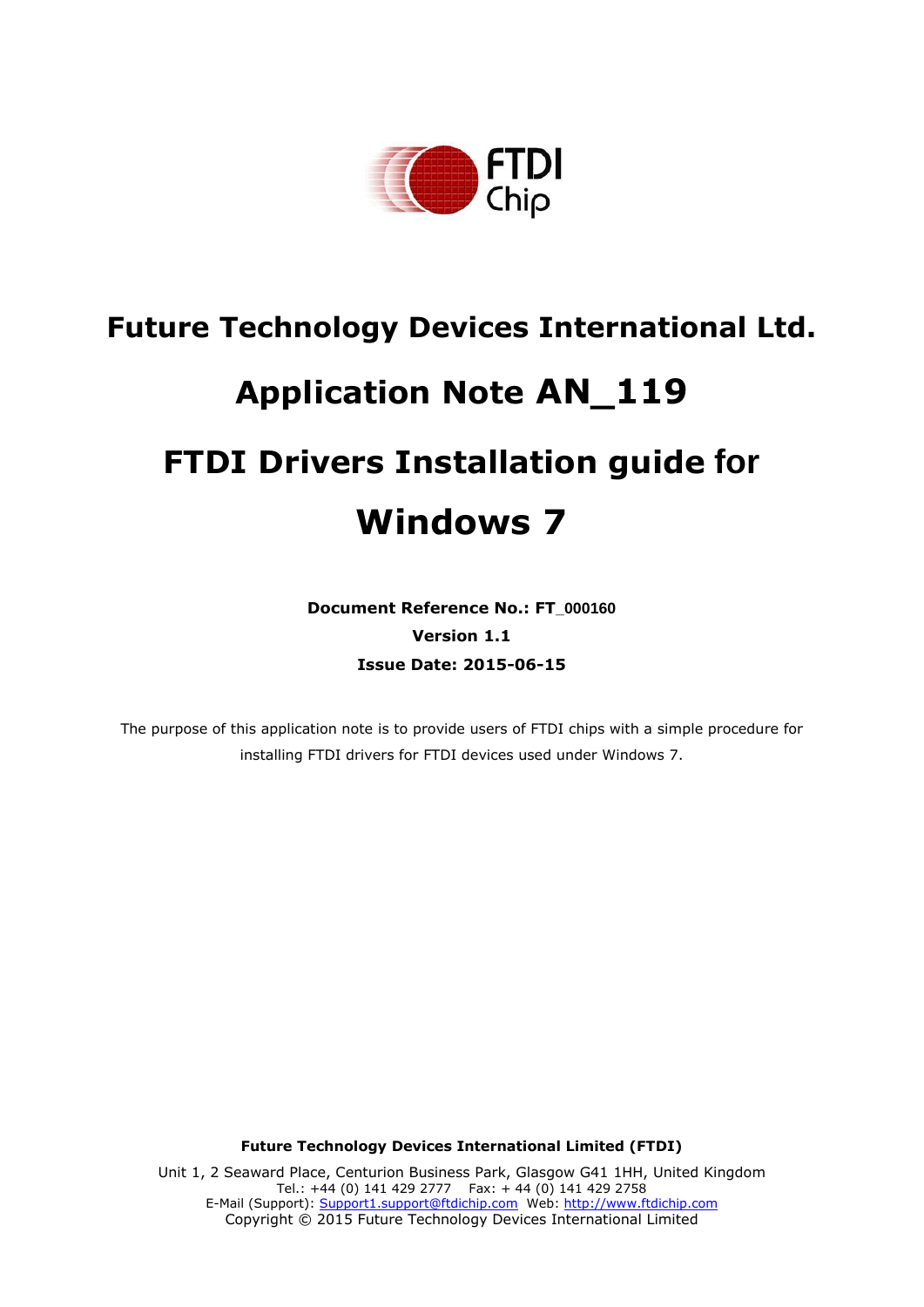

# **Table of Contents**

|  | 5.1 Windows 7 cannot find drivers for my device 14                 |  |
|--|--------------------------------------------------------------------|--|
|  | 5.2 Devices not shown in Device Manager for uninstalling 15        |  |
|  | 5.3 Windows 7 shows a warning that the driver is not certified  16 |  |
|  | 5.4 Driver will not install on Windows 7 x64 17                    |  |
|  |                                                                    |  |
|  |                                                                    |  |
|  |                                                                    |  |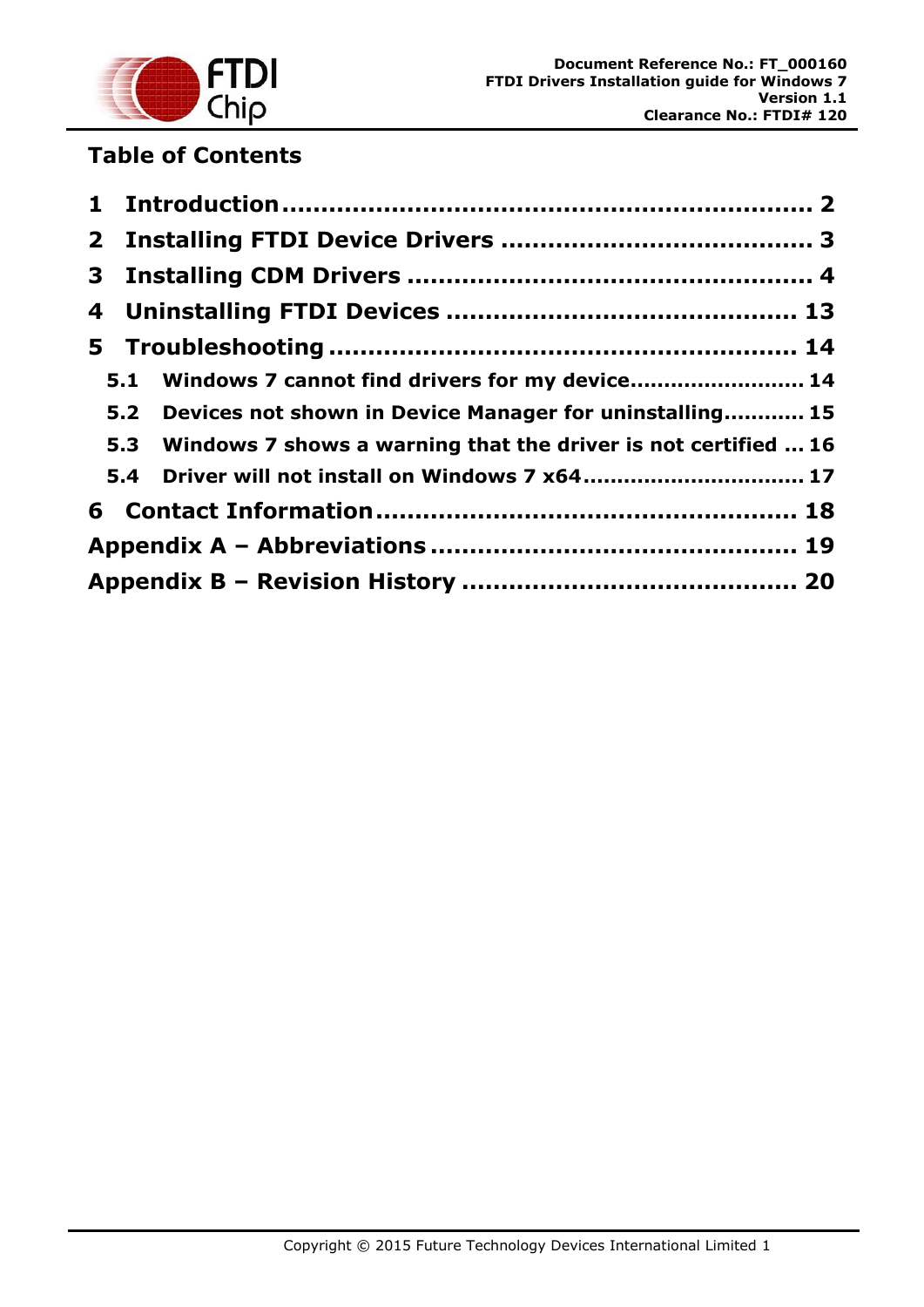

## <span id="page-2-0"></span>**1 Introduction**

The purpose of this application note is to provide users of FTDI chips with a simple procedure for installing FTDI drivers for their devices under Windows 7.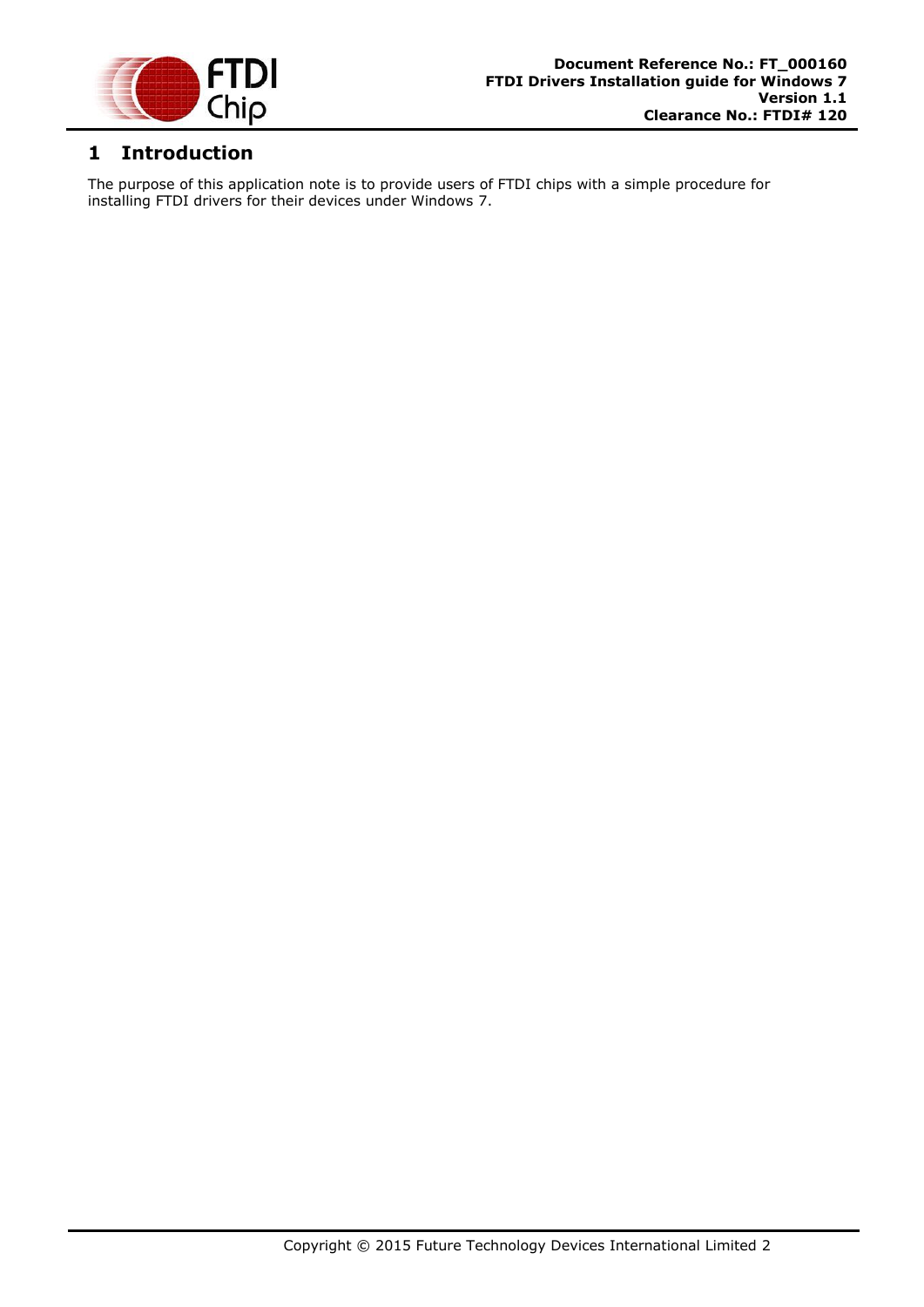

## <span id="page-3-0"></span>**2 Installing FTDI Device Drivers**

FTDI have previously provided two types of driver for Windows OS: a D2XX direct driver and a virtual COM port (VCP) driver. Previously, these drivers were mutually exclusive and could not be installed at the same time. The new Windows combined driver model (CDM) which may be installed on Windows 2000, XP, VISTA or Windows 7 allows applications to access FTDI devices through either the D2XX DLL or a COM port without having to change driver type. However, it should be noted that an application can only communicate through one of these interfaces at a time and cannot send commands to the D2XX DLL and the associated COM port at the same time.

The CDM driver comes in two parts. The first part is the bus layer that provides D2XX style functionality and is always installed. The second part is the serial COM port layer and the CDM driver will determine whether a COM port should be exposed by reading the EEPROM of FT232R, FT245R, FT2232D, FT232H, FT2232H, FT4232H and FT-X devices. In the case of FT232BM, FT245BM, devices, the CDM driver will default to always installing a COM port.

This behavior can be changed and EEPROM settings ignored by changing the driver INF files as detailed in FTDI [Application Note](http://www.ftdichip.com/Support/Documents/AppNotes.htm) AN-107 Advanced Driver Options. Please note that modifying the INF files of a Microsoft WHQL certified driver will invalidate the Windows certification.

The driver is downloadable from the FTDI website found at the following links:

VCP:<http://www.ftdichip.com/Drivers/VCP.htm>

D2XX:<http://www.ftdichip.com/Drivers/D2XX.htm>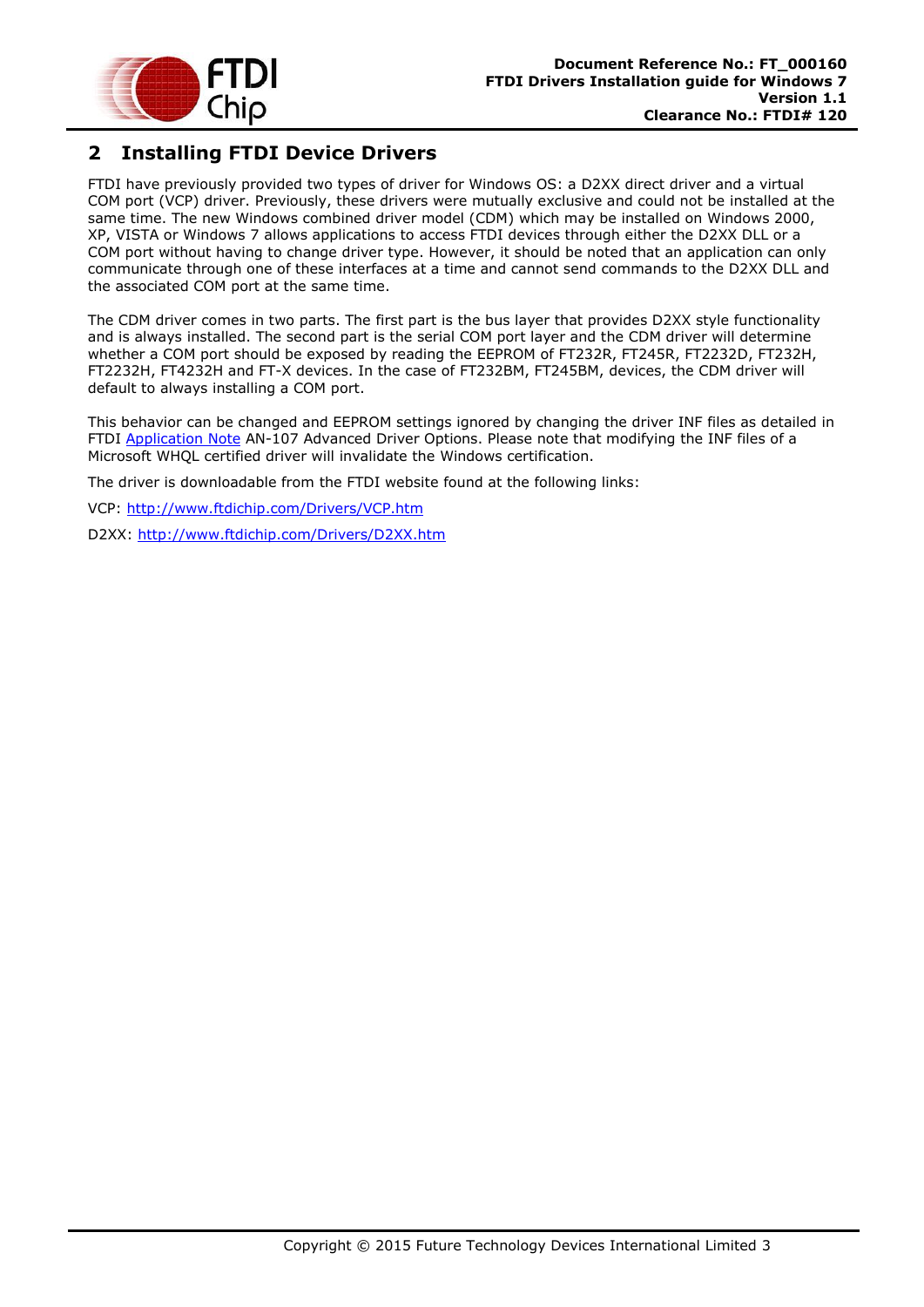

## <span id="page-4-0"></span>**3 Installing CDM Drivers**

To install CDM drivers for an FTDI device under Windows 7, follow the instructions below:

Connect the device to a spare USB port on your PC.

If there is an available Internet connection, Windows 7 will silently connect to the Windows Update website and install any suitable driver it finds for the device.

#### **If the automatic installation takes place there is no need to continue with the procedure outlined below.**

If no suitable driver is automatically found then the following procedure should be followed.

Press the Windows start button to bring up the start menu and select "Control Panel".

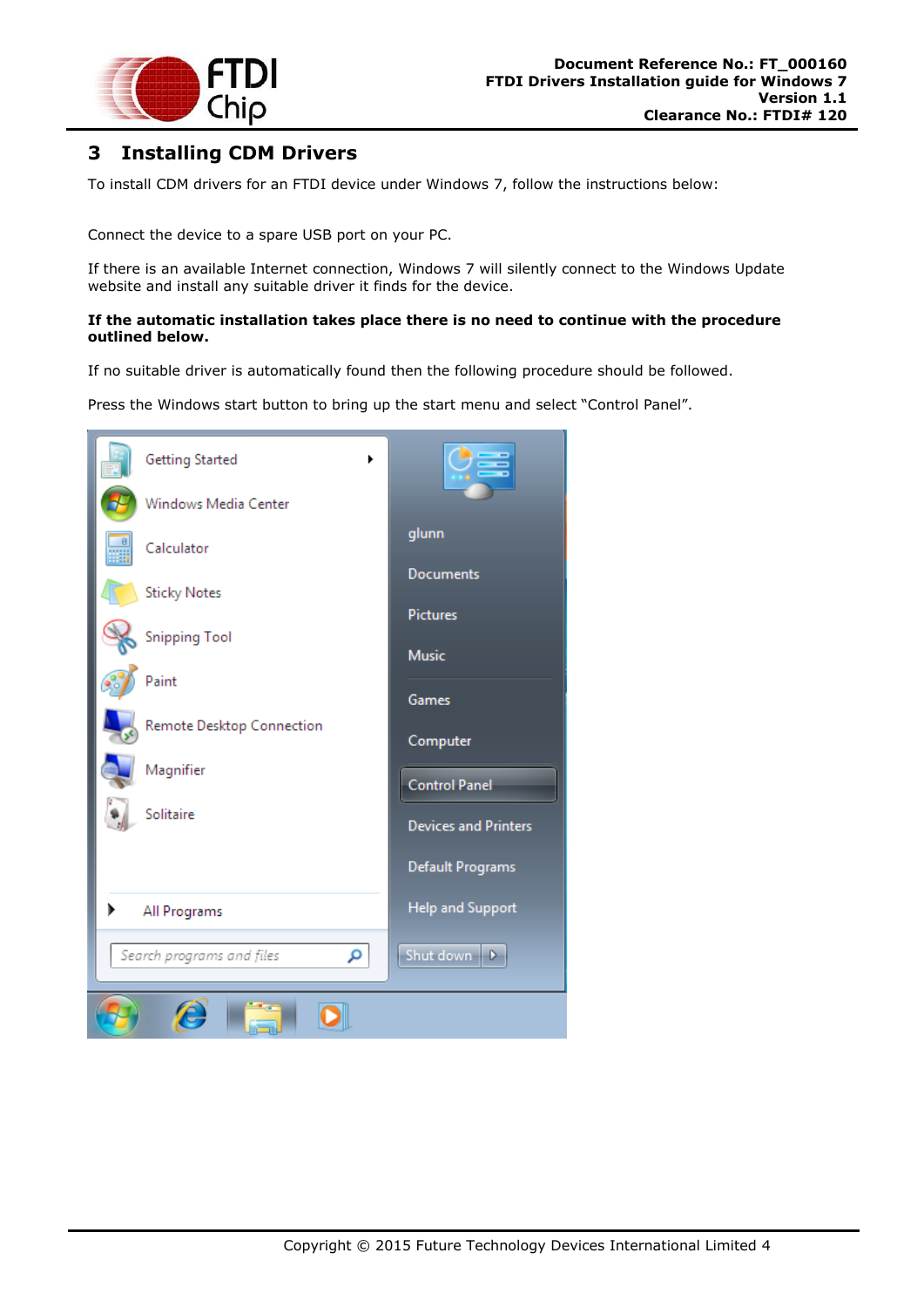

From the Control Panel window select Hardware and Sound



At the next screen select Device Manager:

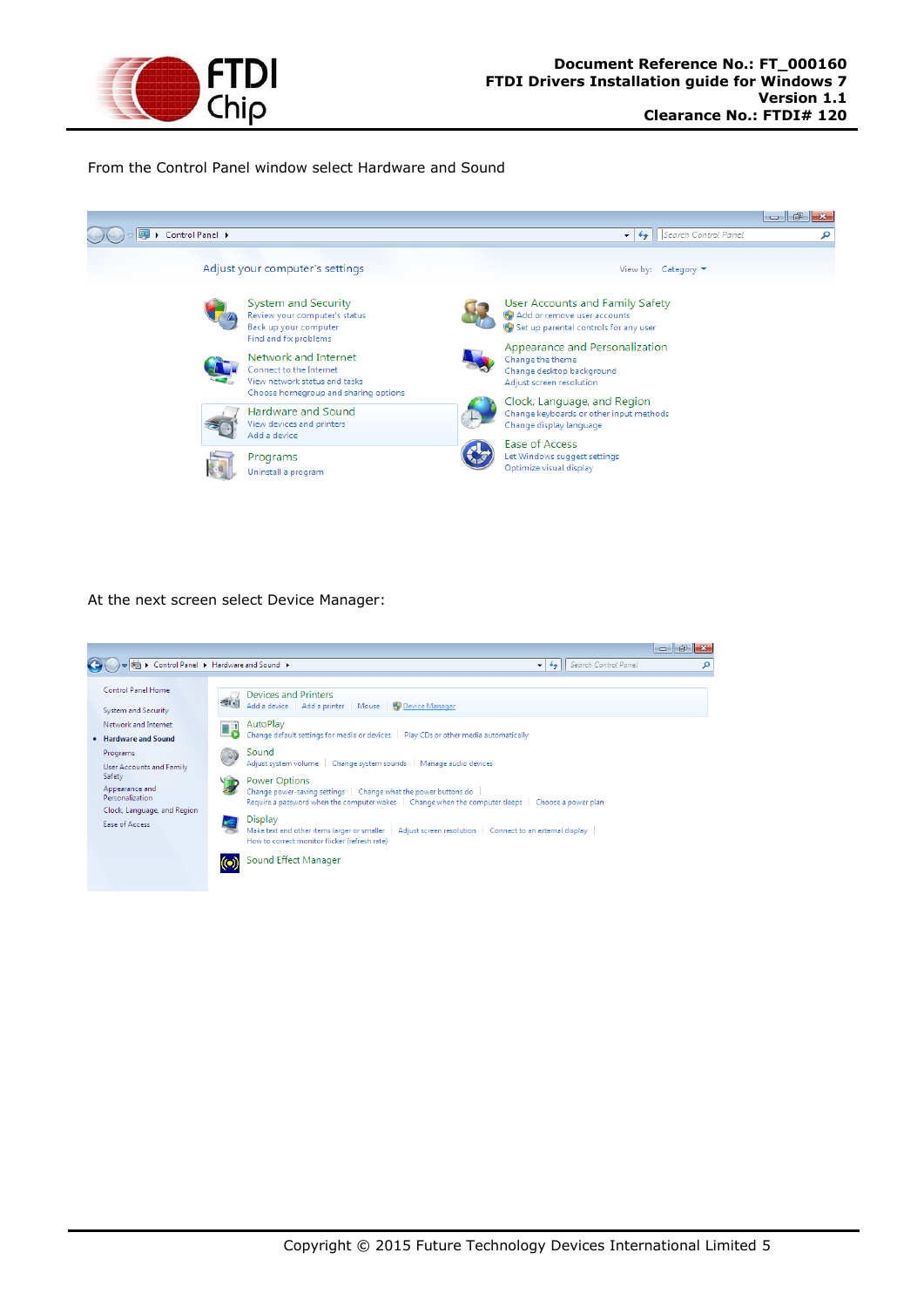

In the Device Manager window there will be a device under Other Devices with a yellow warning symbol to indicate a problem ie no driver installed. The text next to this device will depend on the device attached. In this example the device was a TTL232R device.

| Device Manager<br>$\begin{array}{c c c c c c} \hline \multicolumn{3}{c }{\mathbf{C}} & \multicolumn{3}{c }{\mathbf{C}} & \multicolumn{3}{c }{\mathbf{X}} \end{array}$                                                                                                                                                                                                                                                                                                                                                                                             |  |  |  |  |
|-------------------------------------------------------------------------------------------------------------------------------------------------------------------------------------------------------------------------------------------------------------------------------------------------------------------------------------------------------------------------------------------------------------------------------------------------------------------------------------------------------------------------------------------------------------------|--|--|--|--|
| File Action View Help                                                                                                                                                                                                                                                                                                                                                                                                                                                                                                                                             |  |  |  |  |
| $\Leftrightarrow$ $\Box$ $\Box$ $\Box$ $\Box$ $\Box$ $\Box$ $\Box$<br>⇔                                                                                                                                                                                                                                                                                                                                                                                                                                                                                           |  |  |  |  |
| a diglunn-PC<br><b>Defined</b> Computer<br>Disk drives<br><b>Display adapters</b><br>DVD/CD-ROM drives<br>> all Floppy disk drives<br>D : <sub>도</sub> 를 Floppy drive controllers<br><b>DE ATA/ATAPI controllers</b><br>> Evboards<br>$\triangleright$ $\cdot$ $\blacksquare$ Mice and other pointing devices<br>Monitors<br>Network adapters<br>4 . (b) Other devices<br>$\Box$ M <sub>R</sub> TTL232R<br><b>D. 零 Ports (COM &amp; LPT)</b><br>Processors<br>> = Sound, video and game controllers<br>> - System devices<br>> . Universal Serial Bus controllers |  |  |  |  |
|                                                                                                                                                                                                                                                                                                                                                                                                                                                                                                                                                                   |  |  |  |  |
|                                                                                                                                                                                                                                                                                                                                                                                                                                                                                                                                                                   |  |  |  |  |

Right click on the other device (TTL232R in this example) to bring up a menu as shown below.



From the displayed menu select "Update Driver Software…"

This then displays the option for an automatic search or a manual search.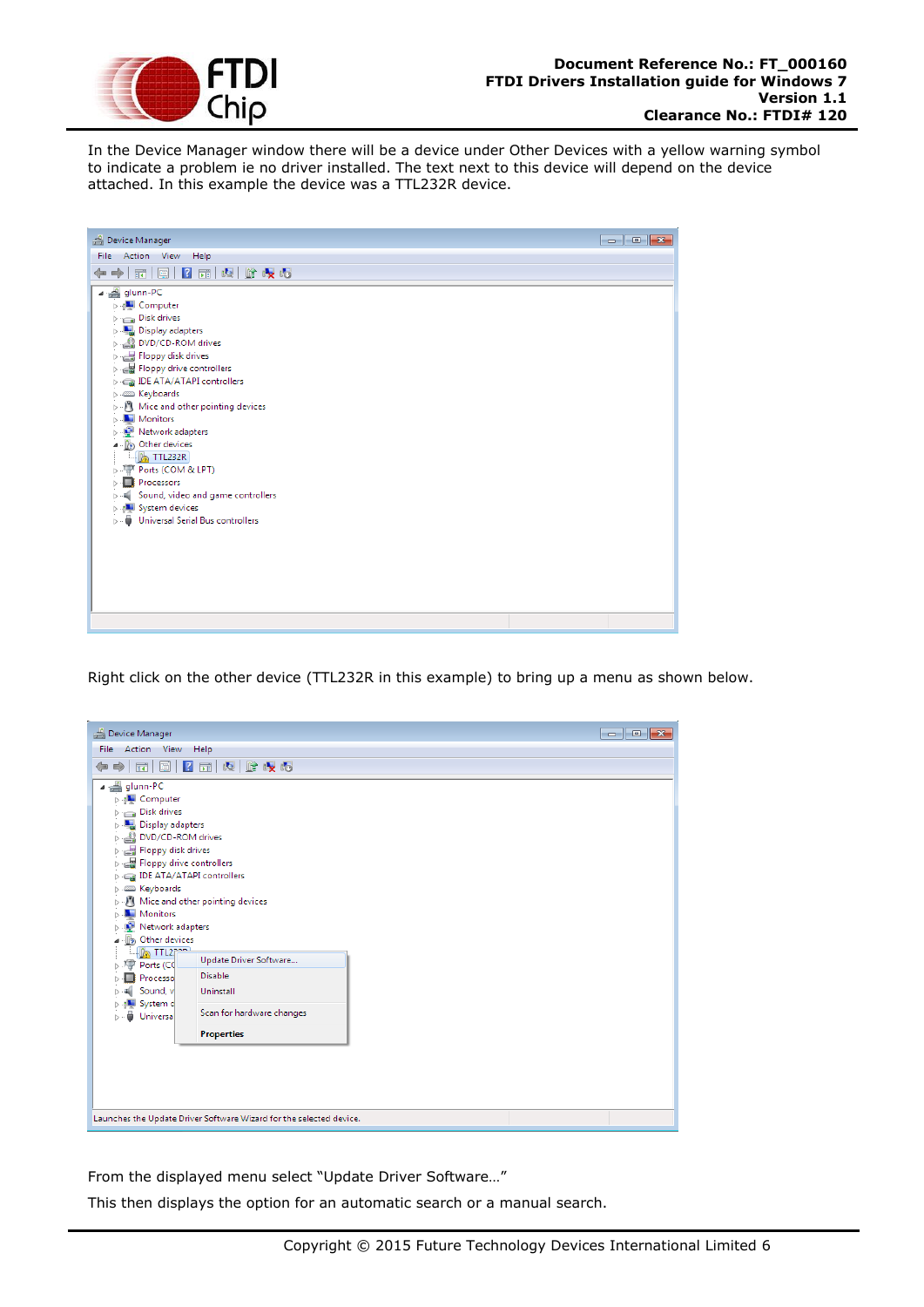

|  | Update Driver Software - USB Serial Port                                                                                                                                                                                                             |        |
|--|------------------------------------------------------------------------------------------------------------------------------------------------------------------------------------------------------------------------------------------------------|--------|
|  | How do you want to search for driver software?                                                                                                                                                                                                       |        |
|  | $\rightarrow$ Search automatically for updated driver software<br>Windows will search your computer and the Internet for the latest driver software<br>for your device, unless you've disabled this feature in your device installation<br>settings. |        |
|  | $\rightarrow$ Browse my computer for driver software<br>Locate and install driver software manually.                                                                                                                                                 |        |
|  |                                                                                                                                                                                                                                                      |        |
|  |                                                                                                                                                                                                                                                      | Cancel |

Select the second option to browse manually.

| Update Driver Software - TTL232R                                                                                                                                                                                   |        |
|--------------------------------------------------------------------------------------------------------------------------------------------------------------------------------------------------------------------|--------|
| Browse for driver software on your computer                                                                                                                                                                        |        |
| Search for driver software in this location:                                                                                                                                                                       |        |
| RIVERS\CDM 2.04.16 WHQL Certified\CDM 2.04.16 WHQL Certified →<br>Browse                                                                                                                                           |        |
| Include subfolders                                                                                                                                                                                                 |        |
| $\rightarrow$ Let me pick from a list of device drivers on my computer<br>This list will show installed driver software compatible with the device, and all driver<br>software in the same category as the device. |        |
| Next                                                                                                                                                                                                               | Cancel |

In the address box put the exact location where the drivers have been saved to. This may be on a CD or in a folder on the PC. It is not necessarily the exact same location as shown in the screenshot. The drivers could have been saved anywhere of the users choosing.

After entering the address select "NEXT" to start the installation.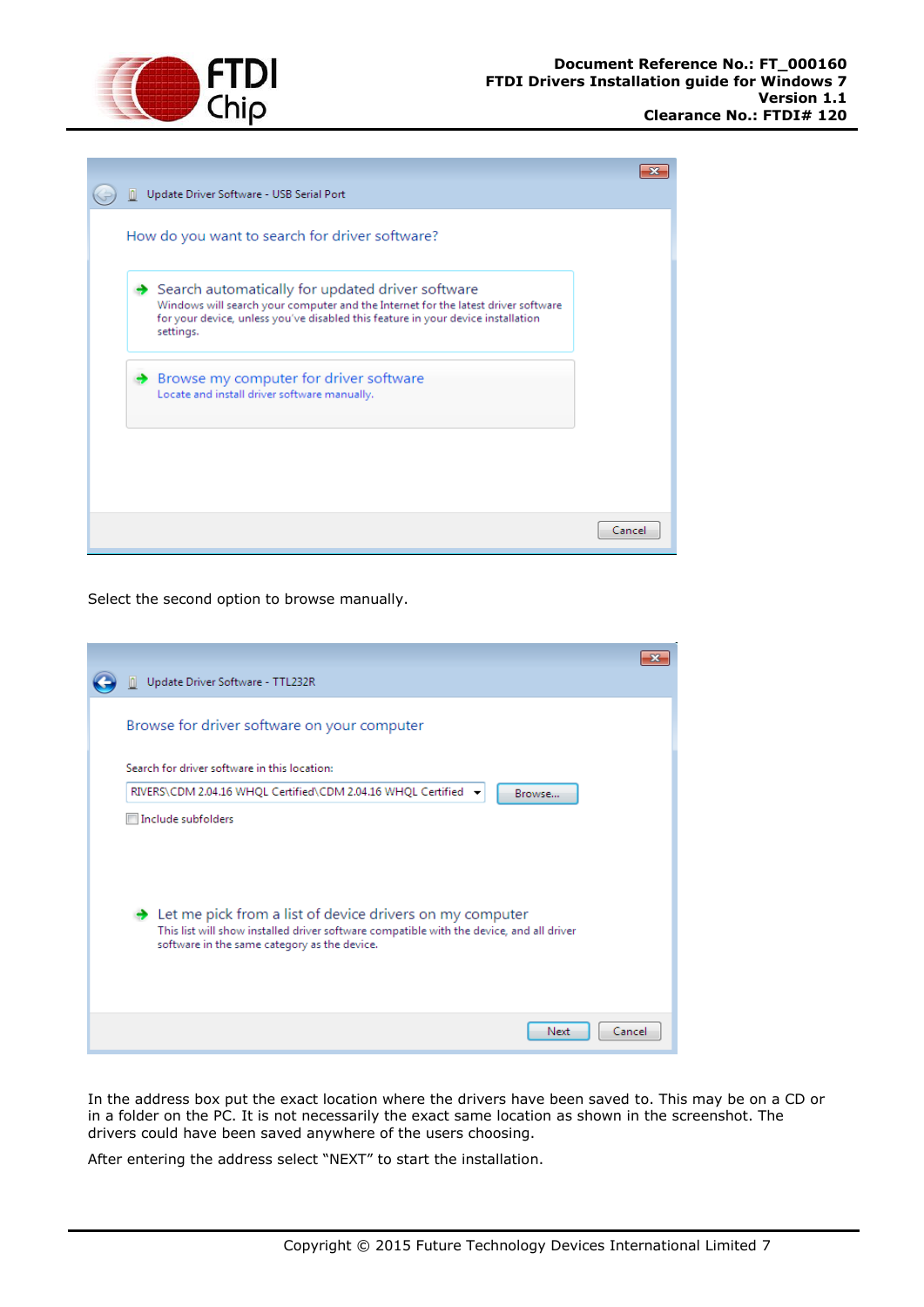

|                            | 23                               |  |
|----------------------------|----------------------------------|--|
| o                          | Update Driver Software - TTL232R |  |
| Installing driver software |                                  |  |
|                            |                                  |  |
|                            |                                  |  |
|                            |                                  |  |
|                            |                                  |  |
|                            |                                  |  |
|                            |                                  |  |
|                            |                                  |  |
|                            |                                  |  |
|                            |                                  |  |
|                            |                                  |  |
|                            |                                  |  |

When the installation has finished a completion screen is displayed.

| Update Driver Software - USB Serial Converter<br>m.                  |  |
|----------------------------------------------------------------------|--|
| Windows has successfully updated your driver software                |  |
| Windows has finished installing the driver software for this device: |  |
| <b>USB Serial Converter</b>                                          |  |
|                                                                      |  |
|                                                                      |  |
|                                                                      |  |
|                                                                      |  |
|                                                                      |  |
| Close                                                                |  |

Press Close to close this window and go back to the Device Manager Window.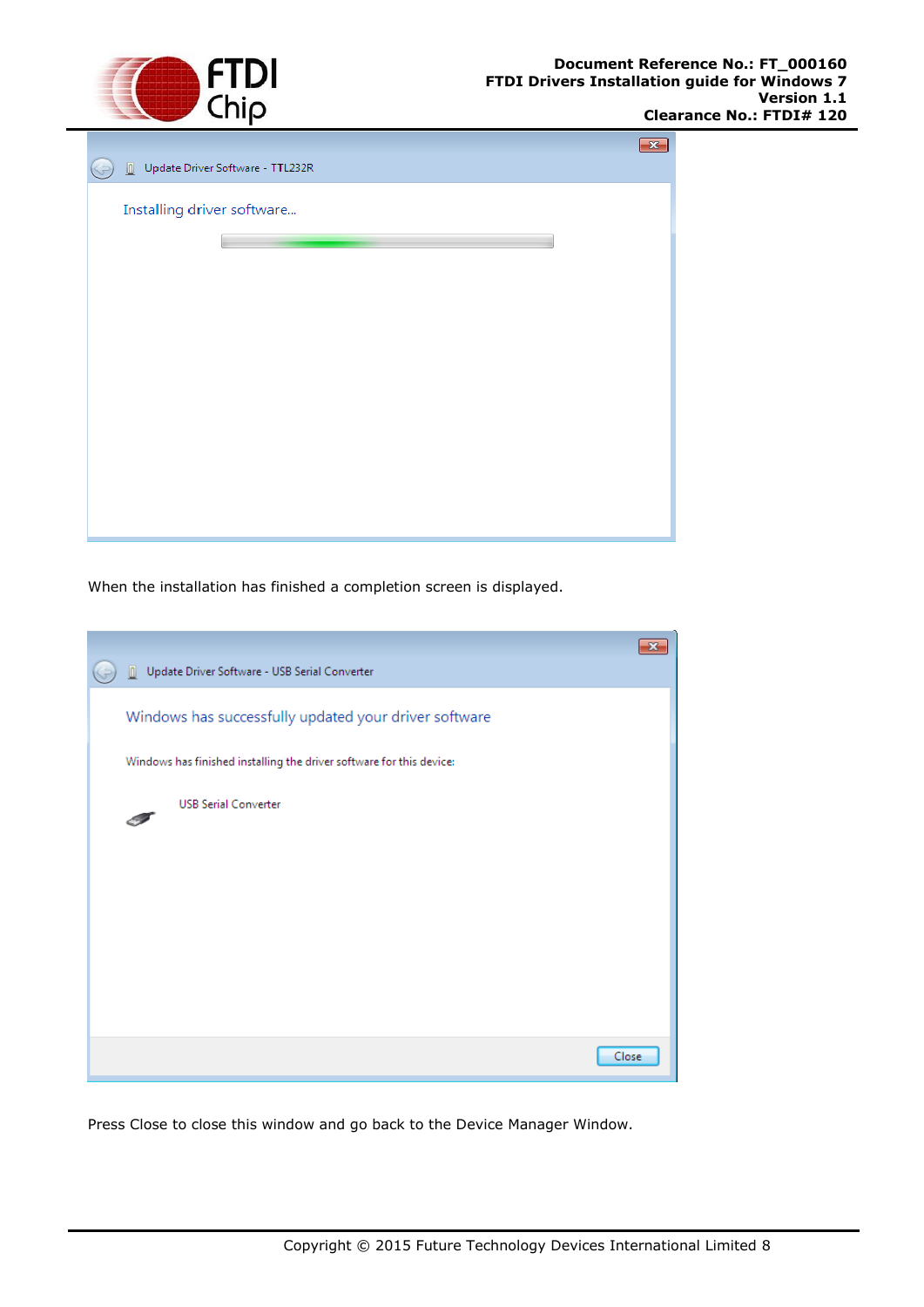



The Device Manager will still show a device under Other Devices but in addition to this there is a new entry under Universal Serial Bus Controllers indicated in the screenshot above as the USB Serial Converter. This indicates the bus layer of the driver is installed. Installing the Virtual Com Port layer of the driver is almost a repeat of the last few steps.

Right click on the other device (TTL232R in this example) to bring up a menu as shown below.



From the displayed menu select "Update Driver Software…"

This then displays the option for an automatic search or a manual search.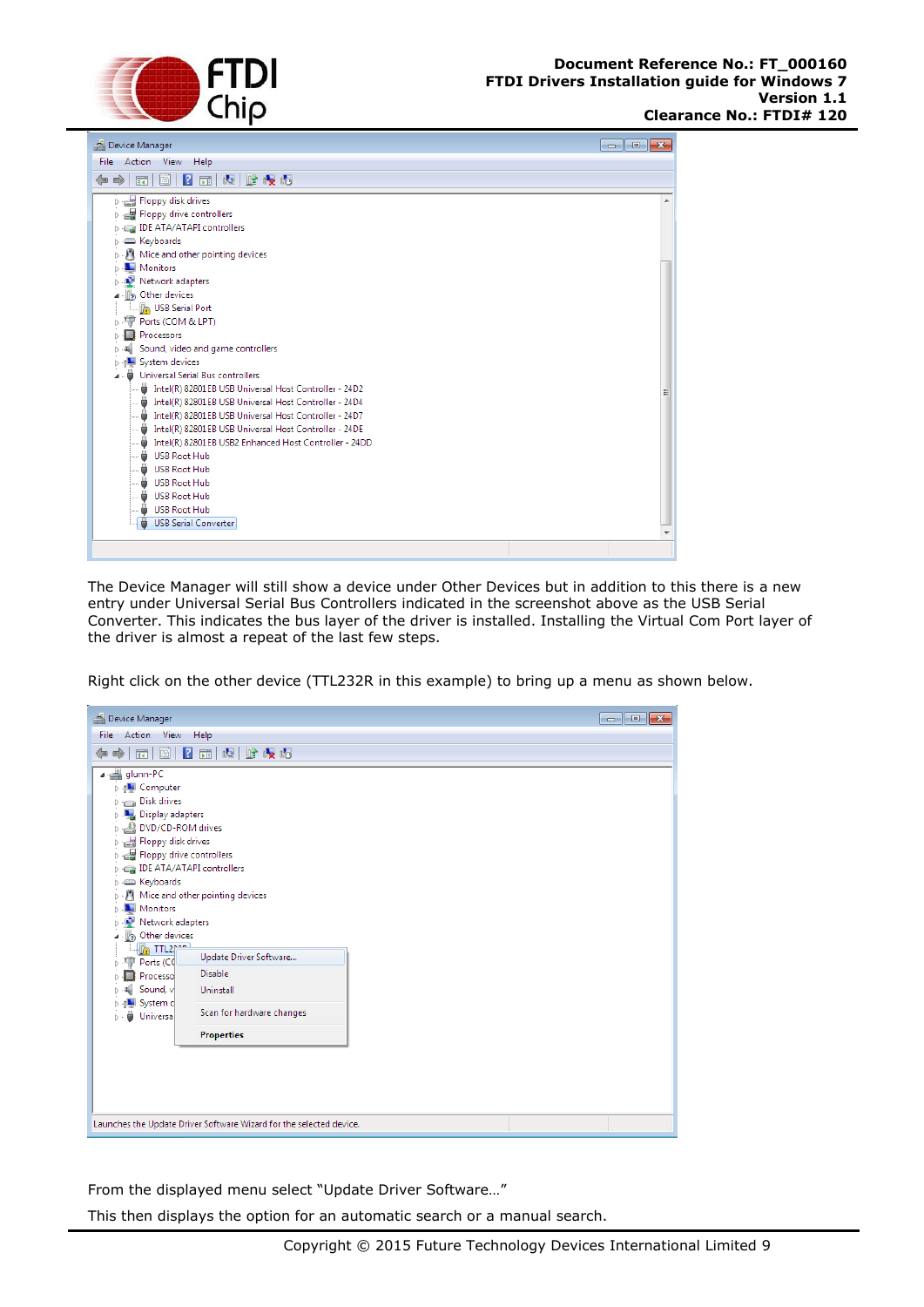

| How do you want to search for driver software?                                                                                                                                                                                         |  |
|----------------------------------------------------------------------------------------------------------------------------------------------------------------------------------------------------------------------------------------|--|
| Search automatically for updated driver software<br>Windows will search your computer and the Internet for the latest driver software<br>for your device, unless you've disabled this feature in your device installation<br>settings. |  |
| Browse my computer for driver software<br>Locate and install driver software manually.                                                                                                                                                 |  |
|                                                                                                                                                                                                                                        |  |

Select the second option to browse manually.

| Update Driver Software - USB Serial Port                                                                                                                                                                           |
|--------------------------------------------------------------------------------------------------------------------------------------------------------------------------------------------------------------------|
| Browse for driver software on your computer                                                                                                                                                                        |
| Search for driver software in this location:                                                                                                                                                                       |
| RIVERS\CDM 2.04.16 WHQL Certified\CDM 2.04.16 WHQL Certified →<br>Browse                                                                                                                                           |
| Include subfolders                                                                                                                                                                                                 |
| $\rightarrow$ Let me pick from a list of device drivers on my computer<br>This list will show installed driver software compatible with the device, and all driver<br>software in the same category as the device. |
| Cancel<br>Next                                                                                                                                                                                                     |

In the address box put the exact location where the drivers have been saved to. This may be on a CD or in a folder on the PC. It is not necessarily the exact same location as shown in the screenshot. The drivers could have been saved anywhere of the users choosing.

After entering the address select "NEXT" to start the installation.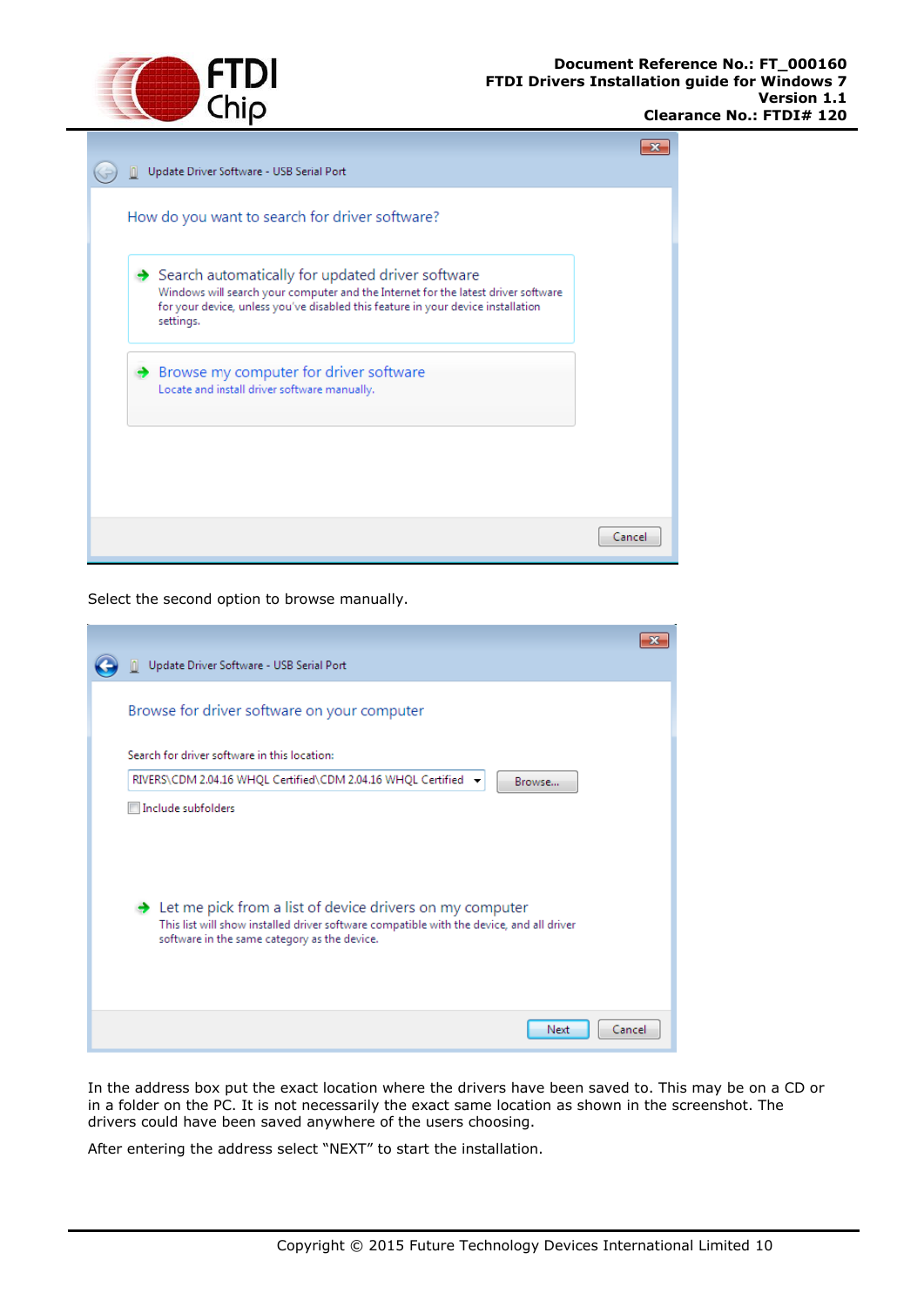

| ▯                          | Update Driver Software - TTL232R | $\mathbf{x}$ |
|----------------------------|----------------------------------|--------------|
| Installing driver software |                                  |              |
|                            |                                  |              |
|                            |                                  |              |
|                            |                                  |              |
|                            |                                  |              |
|                            |                                  |              |
|                            |                                  |              |
|                            |                                  |              |

When the installation is finished a completion screen is displayed.

| Update Driver Software - USB Serial Port (COM3)<br>n.                |       |
|----------------------------------------------------------------------|-------|
| Windows has successfully updated your driver software                |       |
| Windows has finished installing the driver software for this device: |       |
| <b>USB Serial Port</b>                                               |       |
|                                                                      |       |
|                                                                      |       |
|                                                                      |       |
|                                                                      |       |
|                                                                      | Close |

Note this screen also displays the COM port assigned to the device. Press Close to close this window and go back to the Device Manager Window.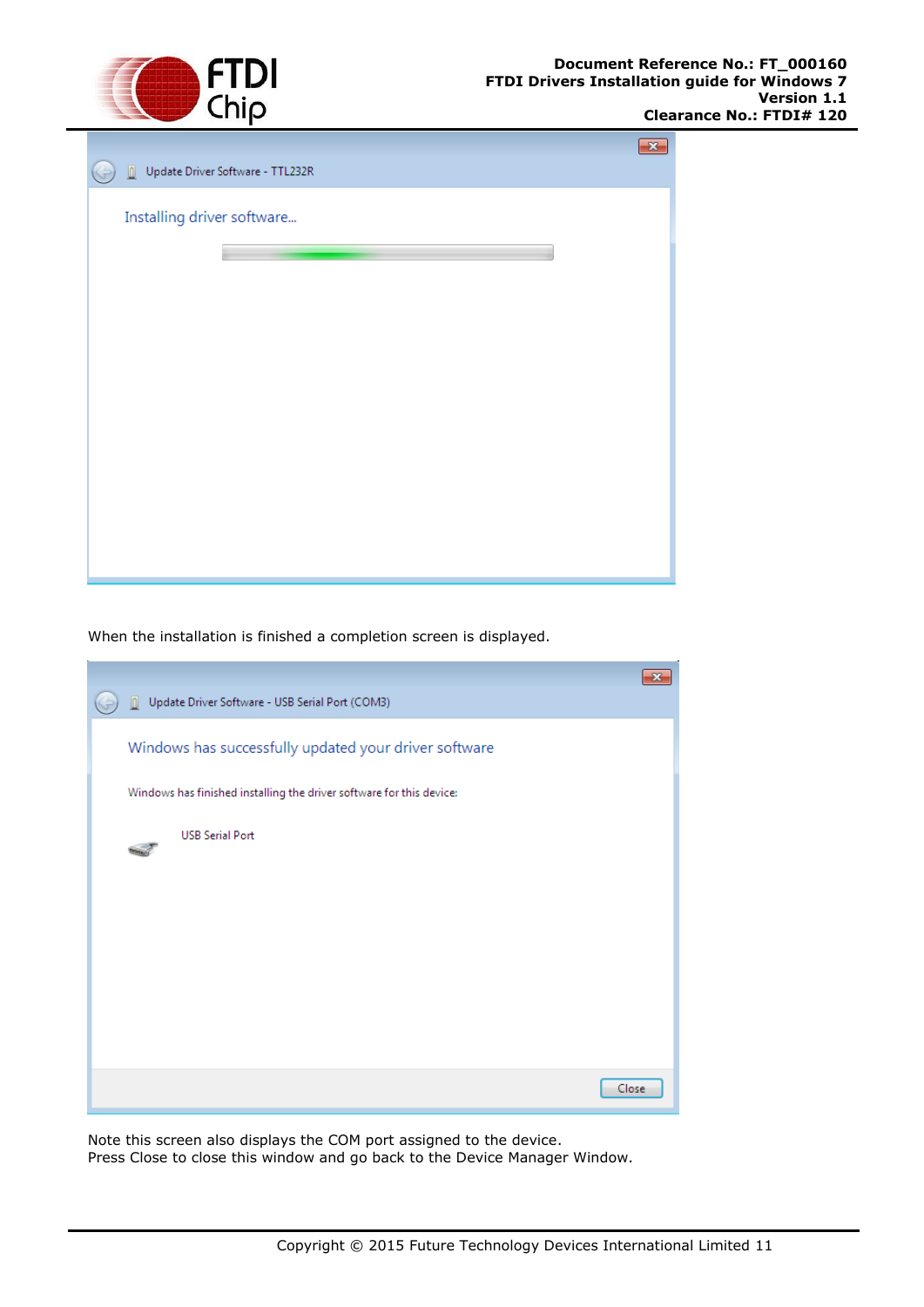



This time the Device Manager does not have a TTL232R entry under Other Devices but does show entries under Universal Serial Bus Controllers and Ports (COM & LPT). The above screen shot displays a correct installation. The device is now ready to use on COM3.

NOTE: Not all devices will install to COM3. The COM port allocation is determined by the installation wizard on the basis of the next free com port as designated in the PC registry.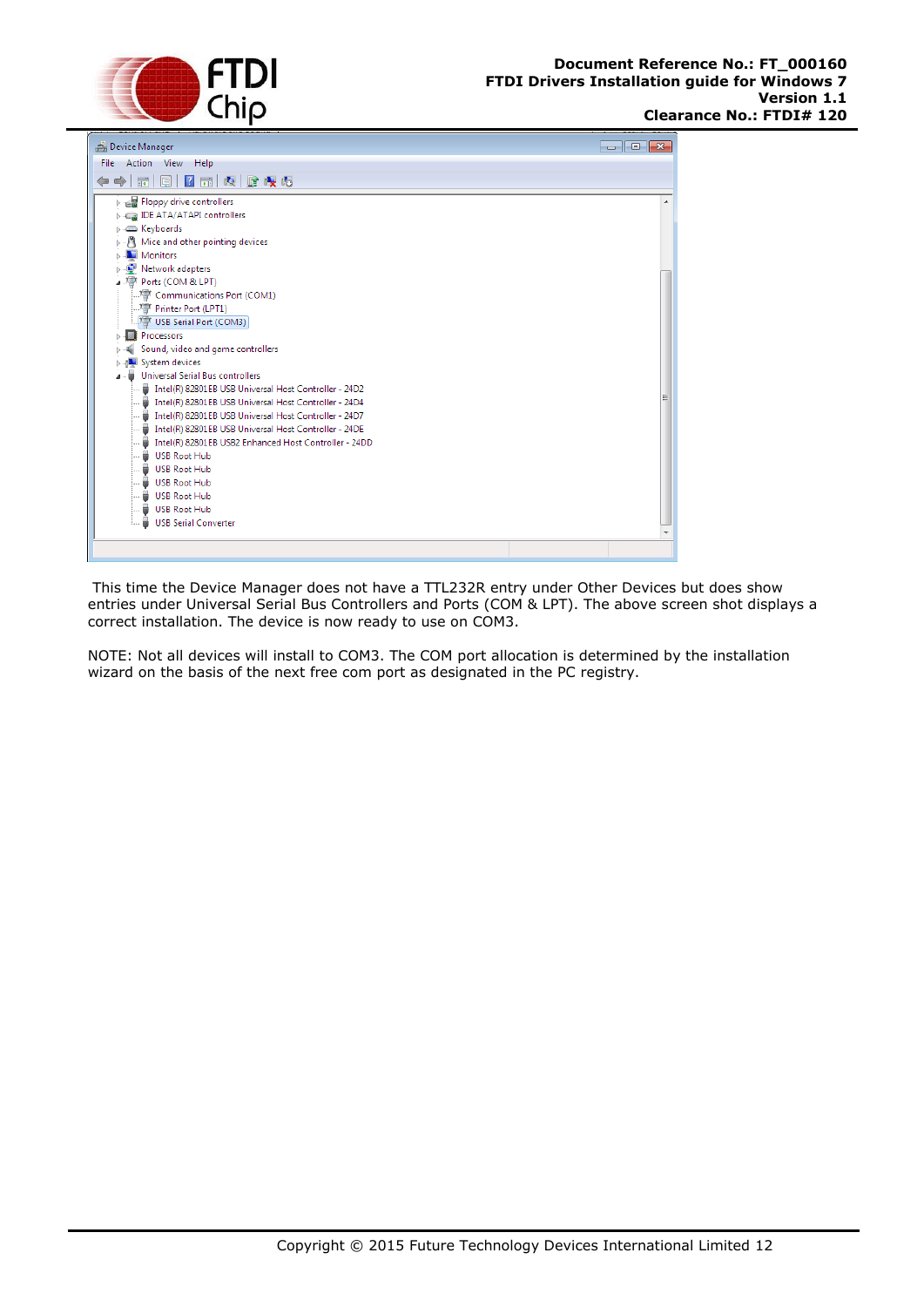

## <span id="page-13-0"></span>**4 Uninstalling FTDI Devices**

FTDI have produced an uninstaller application called CDM Uninstaller. This can be found at the following link:

<http://www.ftdichip.com/Support/Utilities.htm#CDMUninstaller>

Devices can also be removed by using the Device Manager by simply right-clicking on the mouse and selecting "Uninstall". This will delete the associated registry entries for that device only. Windows 7 provides an automatic method to delete driver files via a check box to "Delete the driver software for this device" on the uninstall dialog box.

| <b>Confirm Device Uninstall</b>                                  |  |  |  |
|------------------------------------------------------------------|--|--|--|
| USB Serial Port (COM3)                                           |  |  |  |
| Waming: You are about to uninstall this device from your system. |  |  |  |
| V Delete the driver software for this device.                    |  |  |  |
| OK<br>Cancel                                                     |  |  |  |
|                                                                  |  |  |  |
|                                                                  |  |  |  |
| <b>Confirm Device Uninstall</b>                                  |  |  |  |
| <b>USB Serial Converter</b>                                      |  |  |  |
| Waming: You are about to uninstall this device from your system. |  |  |  |
| V Delete the driver software for this device.                    |  |  |  |

This stage is done twice. Once for the device under Ports(COM & LPT) and once for the device under Universal Serial Bus Controllers.

Windows 2000, XP and Server 2003 do not have this check box, so driver files and OEM INF and PNF files must be removed manually or by using a custom application.

Some points to note about the new un-installation method:

- In the case of FT2232 / FT4232 devices, a composite device is also installed. This can also be removed by right-clicking and selecting "Uninstall". There is no option to delete the driver files when doing this as the driver for the composite device is a native Windows driver.
- If the VCP driver has been installed, the COM port driver should be uninstalled before the bus driver. If the bus is removed first, the COM port will no longer appear in the Device Manager.
- If the files are deleted while other installed devices still require them those devices will not work correctly. This can be fixed by right clicking the device and selecting "Reinstall Driver" which will replace the missing files.
- If a device to be uninstalled is not connected to the PC, the device can still be removed by setting the device manager to show phantom devices . This also allows a virtual COM port to be uninstalled if the bus layer has been removed first.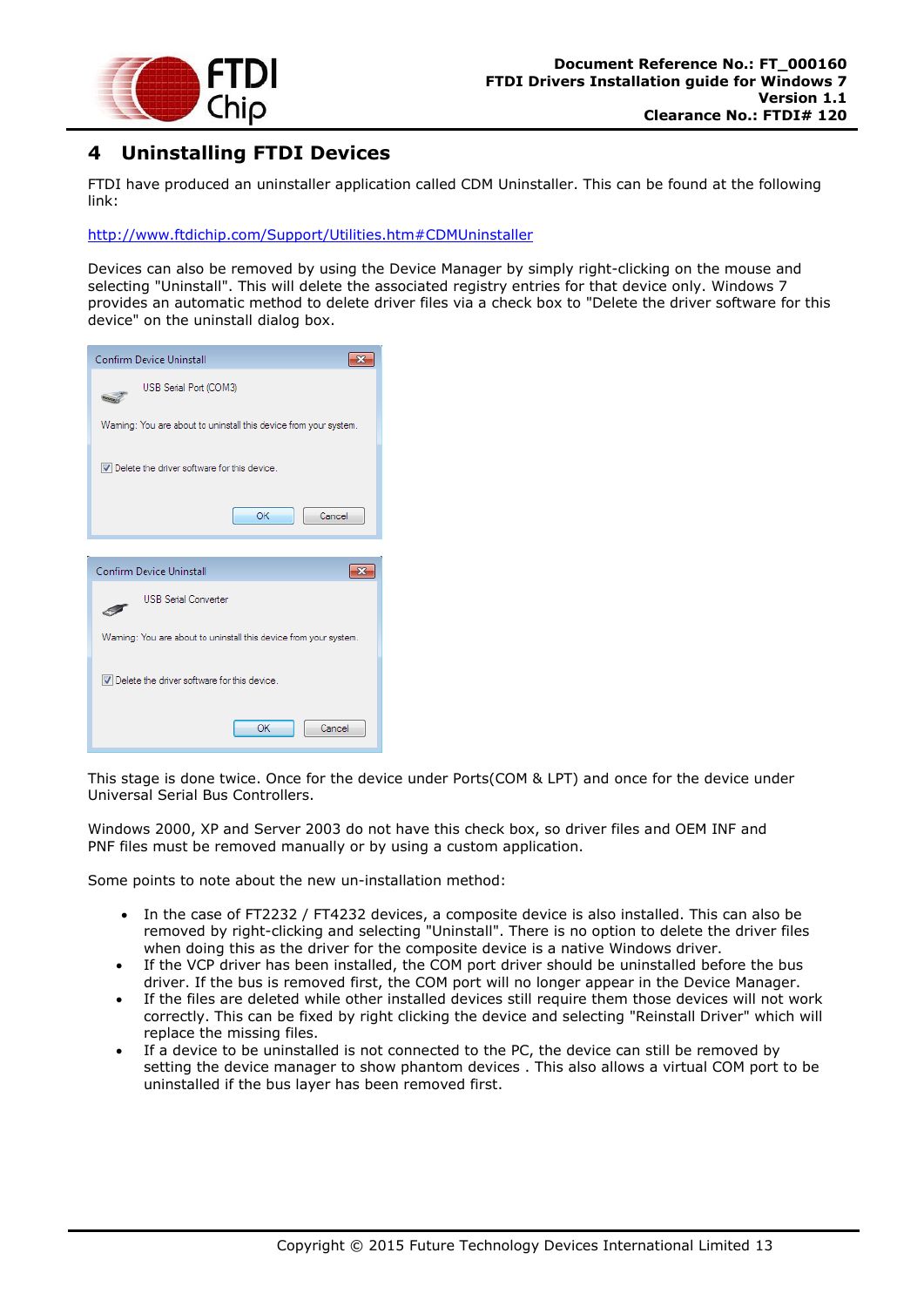

## <span id="page-14-0"></span>**5 Troubleshooting**

### <span id="page-14-1"></span>**5.1 Windows 7 cannot find drivers for my device**

This error can occur if the VID and PID programmed into the device EEPROM do not match those listed in the INF files for the driver. The VID and PID programmed into the device EEPROM may be found by using the USBView utility from the FTDI web site. These can then be checked against the VID and PID entries in the driver INF files. If they do not match, that driver cannot be installed for that device without either re-programming the device EEPROM or modifying the list of VID and PID numbers in the INF files. Please note that only your own company VID and PID or FTDI's VID (0x0403) and FTDI PID issued for use by the customer should be used in the EEPROM and INF files.

End customers should obtain modified drivers from the OEM of the device, and not necessarily edit the files themselves.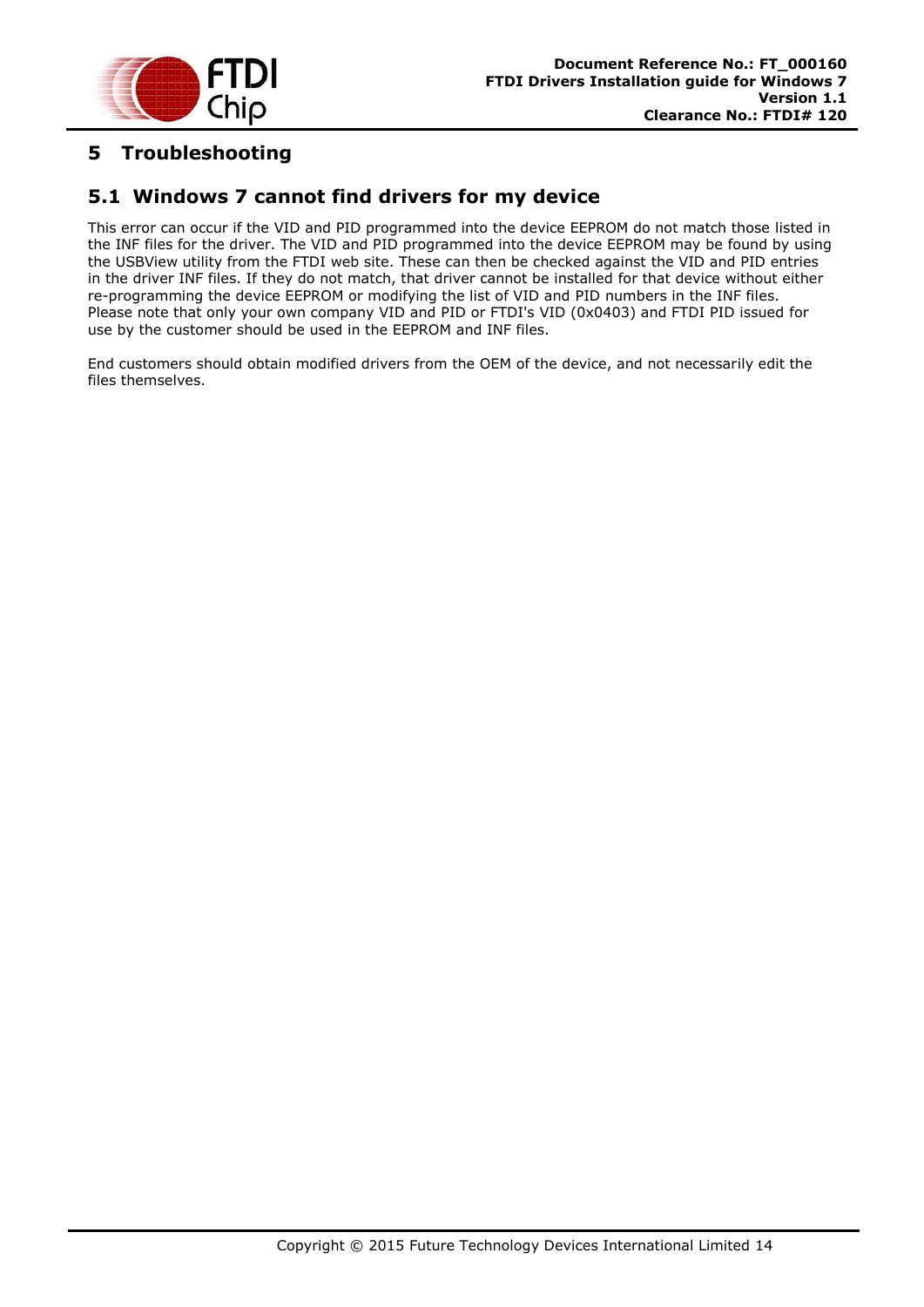

### <span id="page-15-0"></span>**5.2 Devices not shown in Device Manager for uninstalling**

Devices that have been installed on a system but are not currently available are referred to as "phantom devices". These devices are not usually displayed in the device manager, but can be made to be displayed as though they are attached. This allows device properties to be changed or devices to be uninstalled via Device Manger even though the device is not physically connected to the PC.

To display phantom devices in Device Manager, a new system variable is required. Open "Control Panel > System" then select the "Advanced" tab and click "Environment Variables". In the System Variables section (**NOT THE USER VARIABLES SECTION**), click "New..." to display the following window:

| Edit System Variable |                                |
|----------------------|--------------------------------|
| Variable name:       | DevMgr_Show_NonPresent_Devices |
| Variable value:      |                                |
|                      | Cancel<br>ОК                   |

Create a new System Variable called "DevMgr\_Show\_NonPresent\_Devices" and set the value to 1, then click OK.

Open the Device Manager ("Control Panel > System" then select the "Hardware" tab and click "Device Manager…", or "Control Panel > Device Manger" in Windows 7) and select "View > Show Hidden Devices". Device Manager will then show all hidden and phantom devices available on that PC as shaded.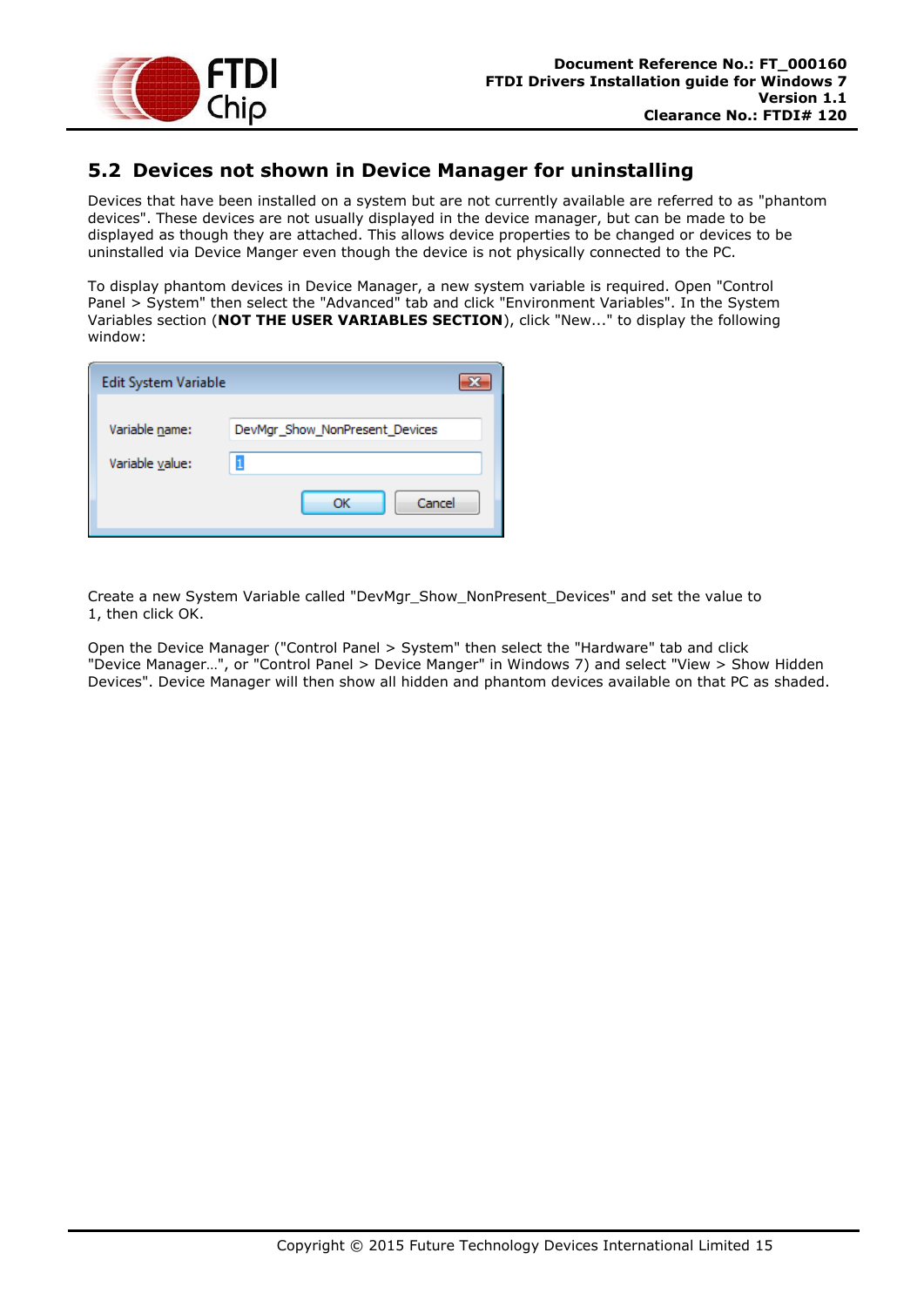

### <span id="page-16-0"></span>**5.3 Windows 7 shows a warning that the driver is not certified**

If the driver is not certified then a pop up window such as shown below will be displayed.



If you are certain of the source of the driver the warning can be ignored and you can continue installation by selecting "Install this driver software anyway".

If you are unsure about the driver source contact your vendor.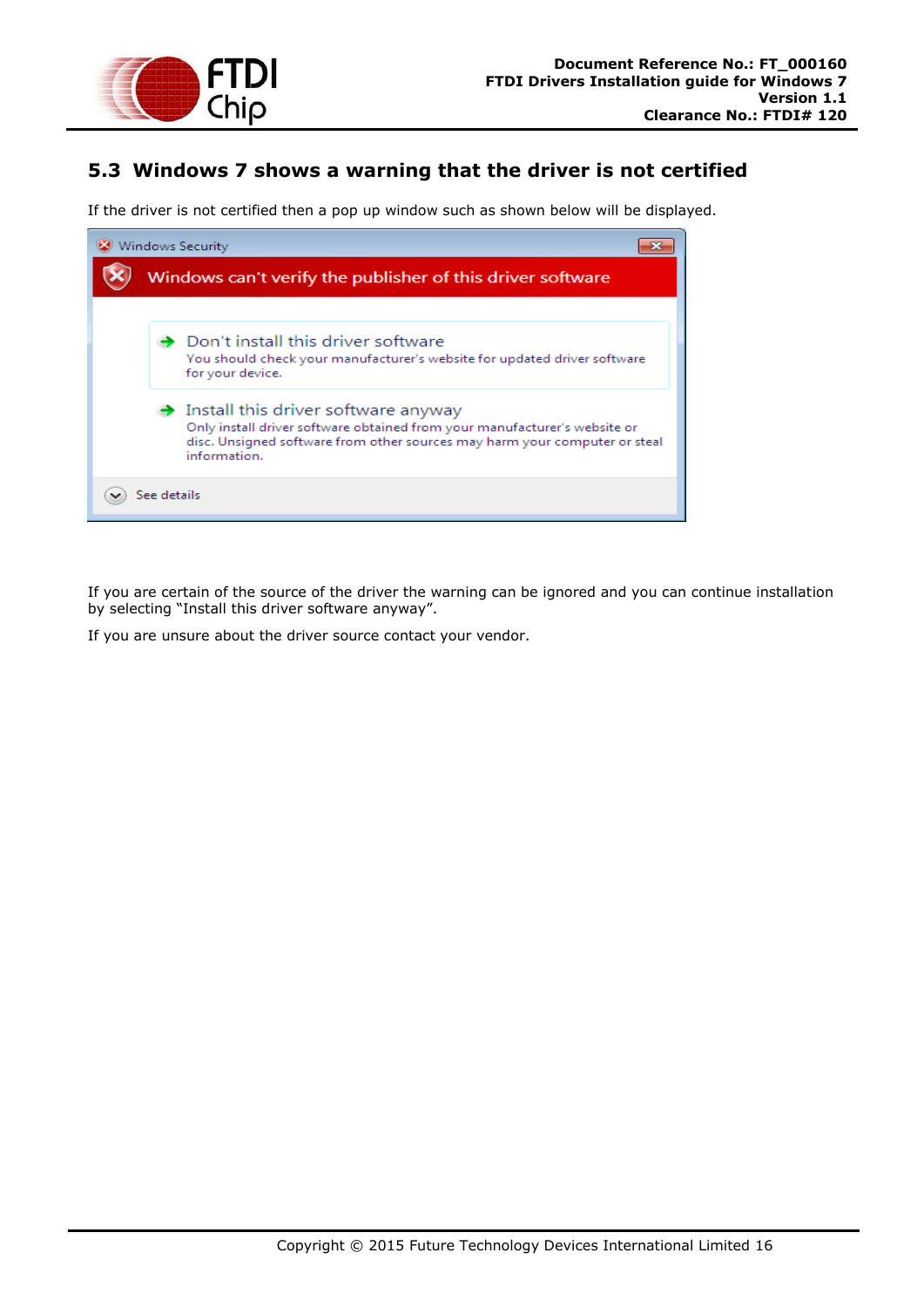

#### <span id="page-17-0"></span>**5.4 Driver will not install on Windows 7 x64**

Windows 7 x64 OS will only allow certified drivers to be installed. The certified driver supplied by FTDI will work with VID 0403 and PID 6001 for FT232 and FT245 devices. It will also work with other FTDI VID and PID combinations.

If you have a product where the manufacture has customised the driver but has not re-certified it, then the driver will not load. You should contact your vendor to determine if they will support Windows 7 x64.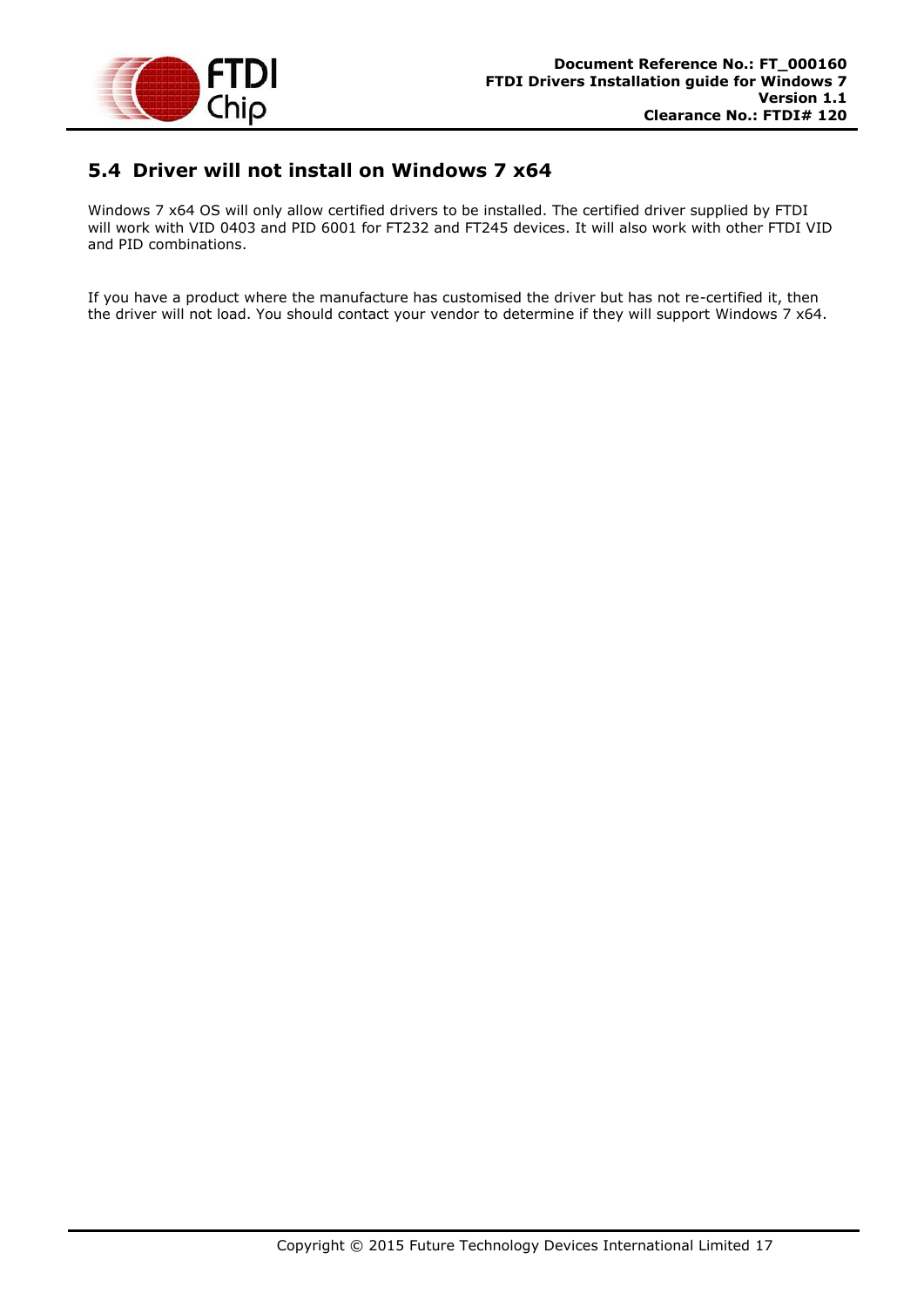

#### <span id="page-18-0"></span>**6 Contact Information**

#### **Head Office – Glasgow, UK**

Future Technology Devices International Limited Unit 1, 2 Seaward Place, Centurion Business Park Glasgow G41 1HH United Kingdom Tel: +44 (0) 141 429 2777 Fax: +44 (0) 141 429 2758

E-mail (Sales) [sales1@ftdichip.com](mailto:sales1@ftdichip.com) E-mail (Support) [support1@ftdichip.com](mailto:support1@ftdichip.com) E-mail (General Enquiries) [admin1@ftdichip.com](mailto:admin1@ftdichip.com)

#### **Branch Office – Taipei, Taiwan**

Future Technology Devices International Limited (Taiwan) 2F, No. 516, Sec. 1, NeiHu Road Taipei 114 Taiwan , R.O.C. Tel: +886 (0) 2 8791 3570 Fax: +886 (0) 2 8791 3576

E-mail (Sales) [tw.sales1@ftdichip.com](mailto:tw.sales1@ftdichip.com) E-mail (Support) [tw.support1@ftdichip.com](mailto:tw.support1@ftdichip.com) E-mail (General Enquiries) [tw.admin1@ftdichip.com](mailto:tw.admin1@ftdichip.com)

#### **Branch Office – Tigard, Oregon, USA**

Future Technology Devices International Limited (USA) 7130 SW Fir Loop Tigard, OR 97223-8160 USA Tel: +1 (503) 547 0988 Fax: +1 (503) 547 0987

E-Mail (Sales) [us.sales@ftdichip.com](mailto:us.sales@ftdichip.com) E-Mail (Support) [us.support@ftdichip.com](mailto:us.support@ftdichip.com) E-Mail (General Enquiries) [us.admin@ftdichip.com](mailto:us.admin@ftdichip.com)

#### **Branch Office – Shanghai, China**

Future Technology Devices International Limited (China) Room 1103, No. 666 West Huaihai Road, Shanghai, 200052 China Tel: +86 21 62351596 Fax: +86 21 62351595

E-mail (Sales) [cn.sales@ftdichip.com](mailto:cn.sales@ftdichip.com)<br>E-mail (Support) cn.support@ftdichip.com E-mail (General Enquiries) [cn.admin@ftdichip.com](mailto:cn.admin@ftdichip.com)

[cn.support@ftdichip.com](mailto:cn.support@ftdichip.com)

#### **Web Site**

**[http://ftdichip.com](http://ftdichip.com/)**

System and equipment manufacturers and designers are responsible to ensure that their systems, and any Future Technology Devices International Ltd (FTDI) devices incorporated in their systems, meet all applicable safety, regulatory and system-level performance requirements. All application-related information in this document (including application descriptions, suggested FTDI devices and other materials) is provided for reference only. While FTDI has taken care to assure it is accurate, this information is subject to customer confirmation, and FTDI disclaims all liability for system designs and for any applications assistance provided by FTDI. Use of FTDI devices in life support and/or safety applications is entirely at the user's risk, and the user agrees to defend, indemnify and hold harmless FTDI from any and all damages, claims, suits or expense resulting from such use. This document is subject to change without notice. No freedom to use patents or other intellectual property rights is implied by the publication of this document. Neither the whole nor any part of the information contained in, or the product described in this document, may be adapted or reproduced in any material or electronic form without the prior written consent of the copyright holder. Future Technology Devices International Ltd, Unit 1, 2 Seaward Place, Centurion Business Park, Glasgow G41 1HH, United Kingdom. Scotland Registered Company Number: SC136640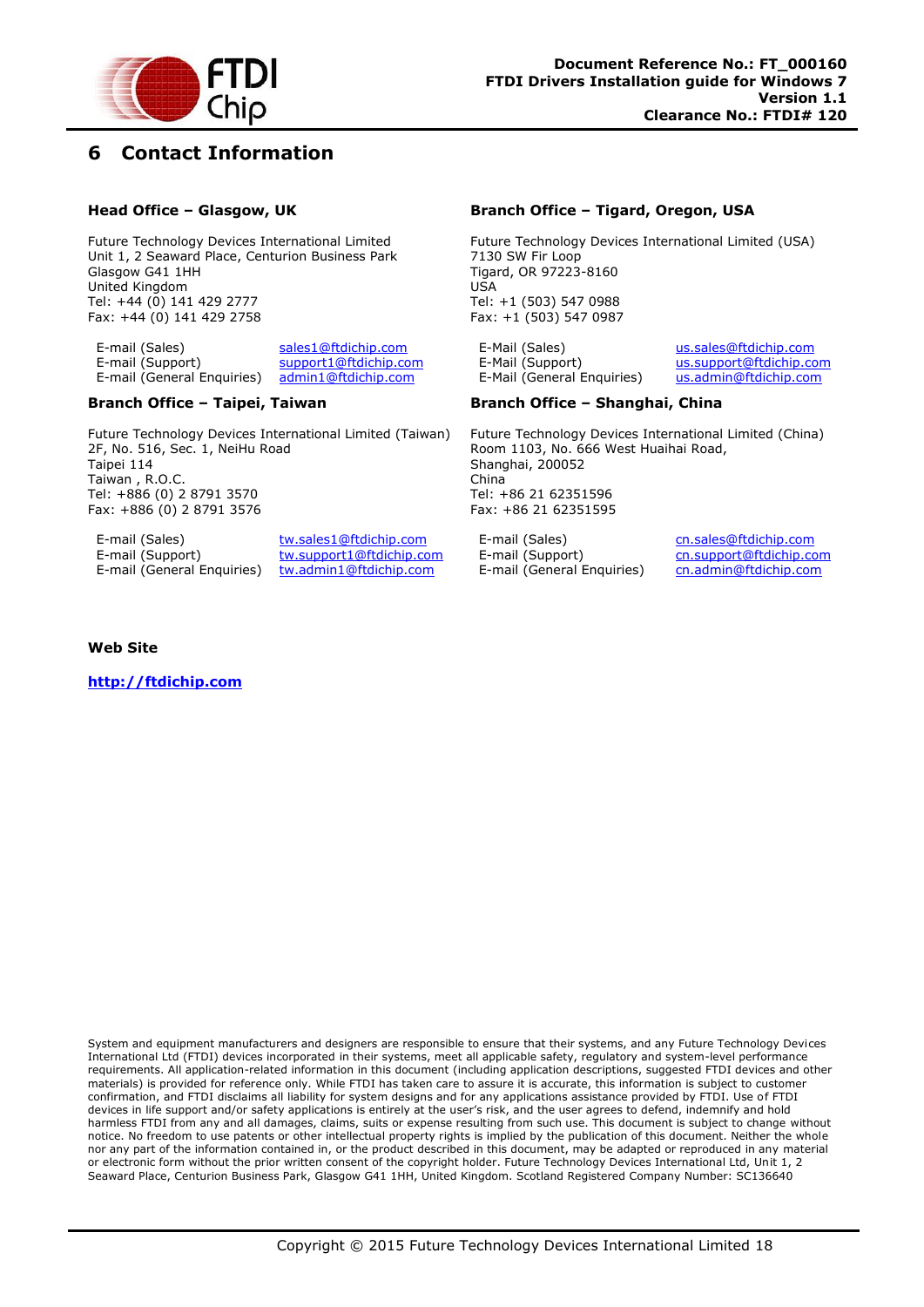

# <span id="page-19-0"></span>**Appendix A – Abbreviations**

| Terms       | <b>Description</b>                                                      |
|-------------|-------------------------------------------------------------------------|
| <b>PID</b>  | Product ID, a unique product identification issued by the holder of the |
| VID         | Vendor ID, a unique vendor identification number issued by the USB      |
| <b>USB</b>  | <b>USB Universal Serial Bus</b>                                         |
| <b>WHQL</b> | WHQL Microsoft Windows® Hardware Quality Labs                           |
| ΟS          | <b>Operating System</b>                                                 |